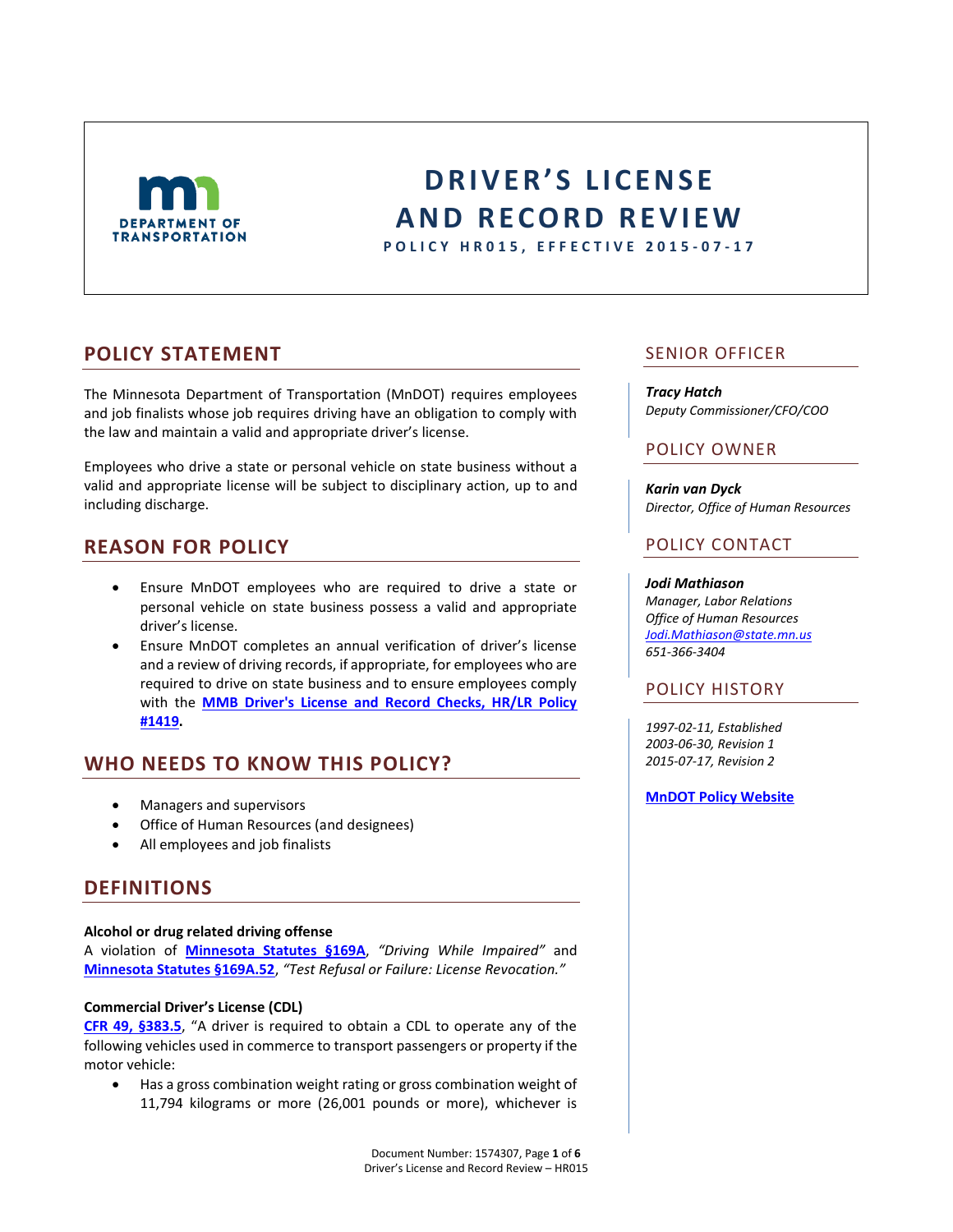greater, inclusive of a towed unit(s) with a gross vehicle weight rating or gross vehicle weight of more than 4,536 kilograms (10,000 pounds), whichever is greater; or

- Has a gross vehicle weight rating or gross vehicle weight of 11,794 or more kilograms (26,001 pounds or more), whichever is greater; or
- Is designed to transport 16 or more passengers, including the driver; or
- Is of any size and is used in the transportation of *hazardous materials* as defined under 49 U.S.C. 5103 and is required to be placarded under subpart F of 49 CFR part 172 or any quantity of a material listed as a select agent or toxin in 42 CFR part 73."

#### **Driving restrictions**

Examples include but are not limited to license expiration, suspension, revocation, cancellation, and disqualification that preclude an employee from performing the essential function of the job.

#### **Job Finalist**

An individual involved in the hiring process who is among the final candidates competing for the job.

#### **Major traffic violation**

Examples include, but are not limited to, driving under the influence of alcohol/drugs, reckless or careless driving, attempting to elude the police, leaving the scene of an accident, or operating a vehicle with a suspended or revoked driver's license.

#### **State vehicle**

An automobile, truck, or other equipment that is the property of the state (owned, leased, or rented by the state) and requires the operator to have a valid and appropriate driver's license.

#### **Valid and Appropriate Driver's License**

A driver's license issued under the laws of the state of issuance, which allows an employee to perform the essential functions of his or her job

# **PROCEDURES**

#### *Driver's License Verification and Review of Driver's License Records*

Current employees and job finalists must sign the **[Driver's License Review Authorization Form](http://edocs/eDIGS/DMResultSet/download?docid=1614131)** before Human Resources works with the Minnesota Department of Administration – Risk Management Division to obtain the driver's license record of that employee or job finalist.

#### *When a minimum qualification or an essential function of the job require driving:* **Job Finalist**

- Prior to hiring an individual for a position that includes driving as a minimum qualification or essential function of the job, Human Resources will send driver's license information to the Minnesota Department of Administration – Risk Management Division to verify the individual has a valid and appropriate driver's license;
	- Minnesota Department of Administration Risk Management Division **will review and notify** Human Resources regarding the **driver's license record from any state in which the individual has held a driver's license within the previous five (5) years;**
	- **Any job offer for such a position is contingent upon driver's license verification and approval from the Minnesota**  Department of Administration – Risk Management Division after review of the driver's record**.**

#### **Current Employees**

Human Resources (districts and Central Office) will annually coordinate with the Minnesota Department of Administration – Risk Management Division to verify employees have a valid and appropriate driver's license.

 When an employee drives on state business but driving is not a minimum qualification or an essential function of the job. **Human Resources district offices will consult with Human Resources (Labor Relations) to determine whether to obtain a driver's license verification or record based on the following criteria:**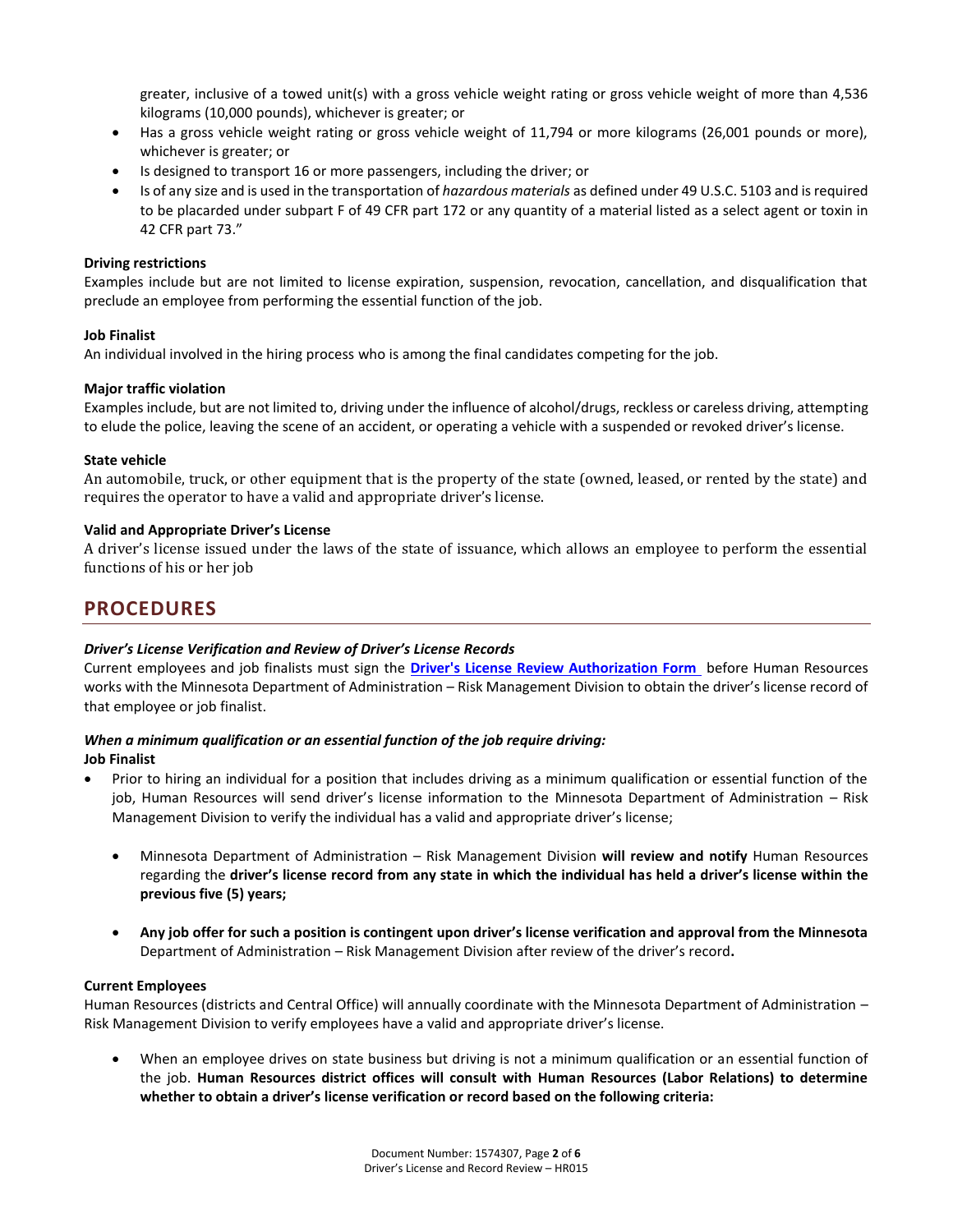- o Frequency and duration of driving trips;
- o Time of day or season (such as night driving, winter driving, or driving in rush-hour or otherwise congested traffic);
- $\circ$  Whether the employee is required to transport passengers (such as state clients, charges of the state, and other employees);
- $\circ$  The need to travel outside of Minnesota (where the state's limits on liability do not apply);
- o Past findings of driver's license loss, major violations, motor vehicle accidents, or past disciplinary actions related to driving;
- $\circ$  Verification of complaints from the public regarding past driving practices; or
- o The presence or absence of other efforts to mitigate driving risks (such as driver training, directly observing and supervising practice driving, or other policies or procedures to minimize driving risks).

#### *When an employee's driver's license is inactive, suspended or revoked*

An employee who drives on state business *must* immediately inform their supervisor as soon as reasonably possible, but no later than the beginning of his or her next shift, after their driver's license becomes inactive, suspended or revoked. An employee who fails to do so will be subject to disciplinary action, up to and including discharge.

If applicable, a supervisor may allow an employee to drive on state business if the employee has lost his or her license but has obtained a limited or restricted license from the Minnesota Department of Public Safety (DPS).

#### *Human Resources Actions*

Human Resources district offices may take the following actions after consulting with Human Resources (Labor Relations):

#### o **Non-alcohol or non-drug related driver's license loss.**

- Obtain the employee's limited or restricted license from the DPS;
- Assign the employee to appropriate non-driving functions at the discretion of MnDOT management and in consultation with Human Resources (Labor Relations);
- Allow the employee to use a leave of absence, vacation leave, personal leave, medical leave or sick leave, as appropriate;
- Allow the employee to resign or retire;
- Offer the employee union representation and interview him/her. If the facts support non-alcohol/non-drug related driver's license loss, take appropriate disciplinary action, which may include discharge.

#### o **Alcohol or drug related driver's license loss while driving a state or personal vehicle on state business.**

- Immediately notify Human Resources (Labor Relations) of the driver's license loss;
- Offer the employee union representation and interview him/her. If the facts support alcohol/drug related driver's license loss while driving a state or personal vehicle on state business, discharge the employee.
- o **Alcohol or drug related driving offense while driving a personal vehicle off the job.** If the minimum qualifications or essential function of the job requires a driver's license and the **employee loses his or her license for 90 days or less**.
	- **IMMED 19 Immediately notify the Office of Human Resources (Labor Relations) and follow its guidance;**
	- Accept an employee's limited or restricted license on an interim basis;
	- If the employee is ineligible for a limited or restricted license allow the employee to take a leave of absence, vacation leave, personal leave, medical leave, or sick leave as appropriate; or
	- At the discretion of MnDOT management and in consultation with Human Resources (Labor Relations), assign the employee to appropriate non-driving functions.
- o **Alcohol or drug related driving offense while driving a personal vehicle off the job.** If the minimum qualifications or essential function of the job require a driver's license and the **employee loses his or her license for more than 90 days.**
	- Immediately notify Human Resources (Labor Relations) of the driver's license loss;
	- Offer the employee union representation and interview him/her. If the facts support the employee has lost his or her license for more than 90 days, discharge the employee; or
	- Allow the employee to resign or retire if applicable.

Document Number: 1574307, Page **3** of **6** Driver's License and Record Review – HR015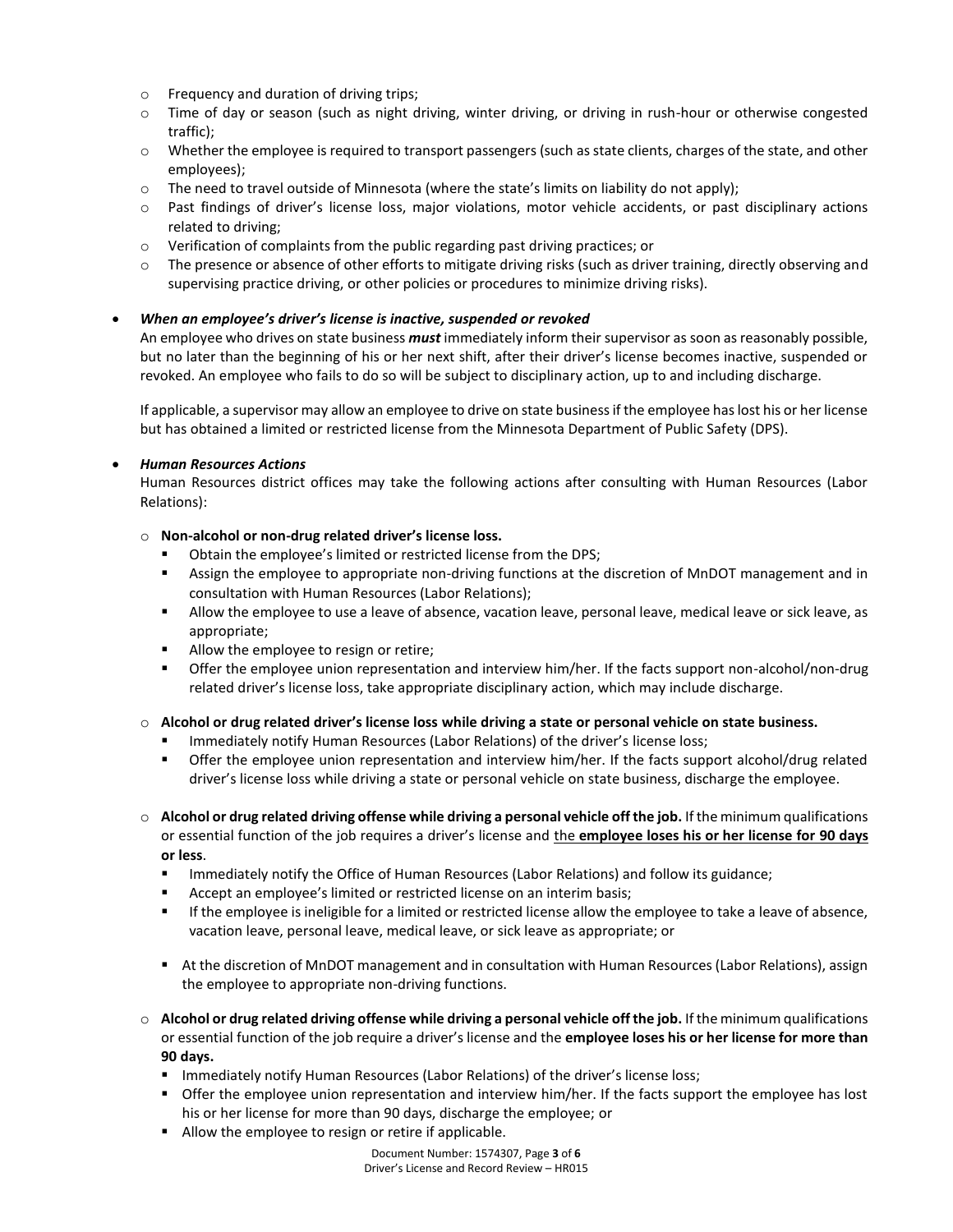*Note: MnDOT must reinstate a discharged employee if he or she is able to obtain a valid and appropriate license within the 90-day period and is seeking reinstatement as a MnDOT employee. Immediately notify Human Resources (Labor Relations) if the discharged employee obtained his or her license within the 90-day period.* 

#### *Rehire of an employee who violated this policy*

With the approval of Human Resources (Labor Relations), MnDOT may rehire a former employee who violated this policy. Rehire under this section is limited to employees who lost their license due to an off-duty violation. MnDOT will not rehire an employee who lost their license due to an alcohol/drug related driving offense while on duty.

## **RESPONSIBILITIES**

#### **Employee**

- **Required to drive a state vehicle as a minimum qualification or an essential function of the job:**
	- o Be familiar with the MnDOT *Driver's License and Record Review policy*;
	- o Maintain a valid and appropriate driver's license;
	- $\circ$  Notify supervisor as soon as is reasonably possible, but no later than the beginning of their next shift, after his or her driver's license becomes inactive, suspended or revoked;
	- o Abstain from driving a state or personal vehicle on state business if the employee does not have a valid and appropriate driver's license;
	- o Adhere to all state, federal, and applicable laws;
	- o Maintain driver's license information located in Self Service for all driver's licenses held within the last five (5) years (including invalid, suspended, revoked, disqualified or expired licenses).

#### **Drive a state or personal vehicle on state business:**

- o Be familiar with the MnDOT *Driver's License and Record Review policy*;
- o Maintain a valid and appropriate driver's license;
- o Notify supervisor as soon as is reasonably possible, but no later than the beginning of the next shift, after his or her driver's license becomes inactive, suspended or revoked;
- o Abstain from driving a state vehicle or personal vehicle on state business if the employee does not have a valid and appropriate driver's license;
- o Adhere to all state, federal, and applicable laws;
- o Maintain driver's license information located in Self Service for all driver's licenses held within the last five (5) years (including invalid, suspended, revoked, disqualified or expired licenses).

#### **Manager/Supervisor**

- Be familiar with the MnDOT *Driver's License and Record Review policy*;
- Annually review which employees are required to maintain a CDL, and confirm proper endorsements on an annual basis;
- For employees who drive a state or personal vehicle on state business as a minimum qualification or essential function of the job, an annual review will be conducted by Human Resources to confirm possession of a valid and appropriate driver's license;
- Take appropriate action as recommended by Human Resources (Labor Relations) for violations of this policy.

#### **Human Resources offices**

- Be familiar with the MnDOT *Driver's License and Record Review policy*;
- Collect Driver's License Review Authorization form from all covered employees;
- Ensure private information, such as home address, telephone number, driver identification number and date of birth is maintained in the personnel file;
- Send information to the Minnesota Department of Administration Risk Management Division for job finalists and current employees who are required to drive a state or personal vehicle on state business as a minimum qualification or an essential function of the job. The Minnesota Department of Administration will:
	- o Confirm the existence of a valid and appropriate driver's license;
	- o Conduct a review of the driver's record prior to hire.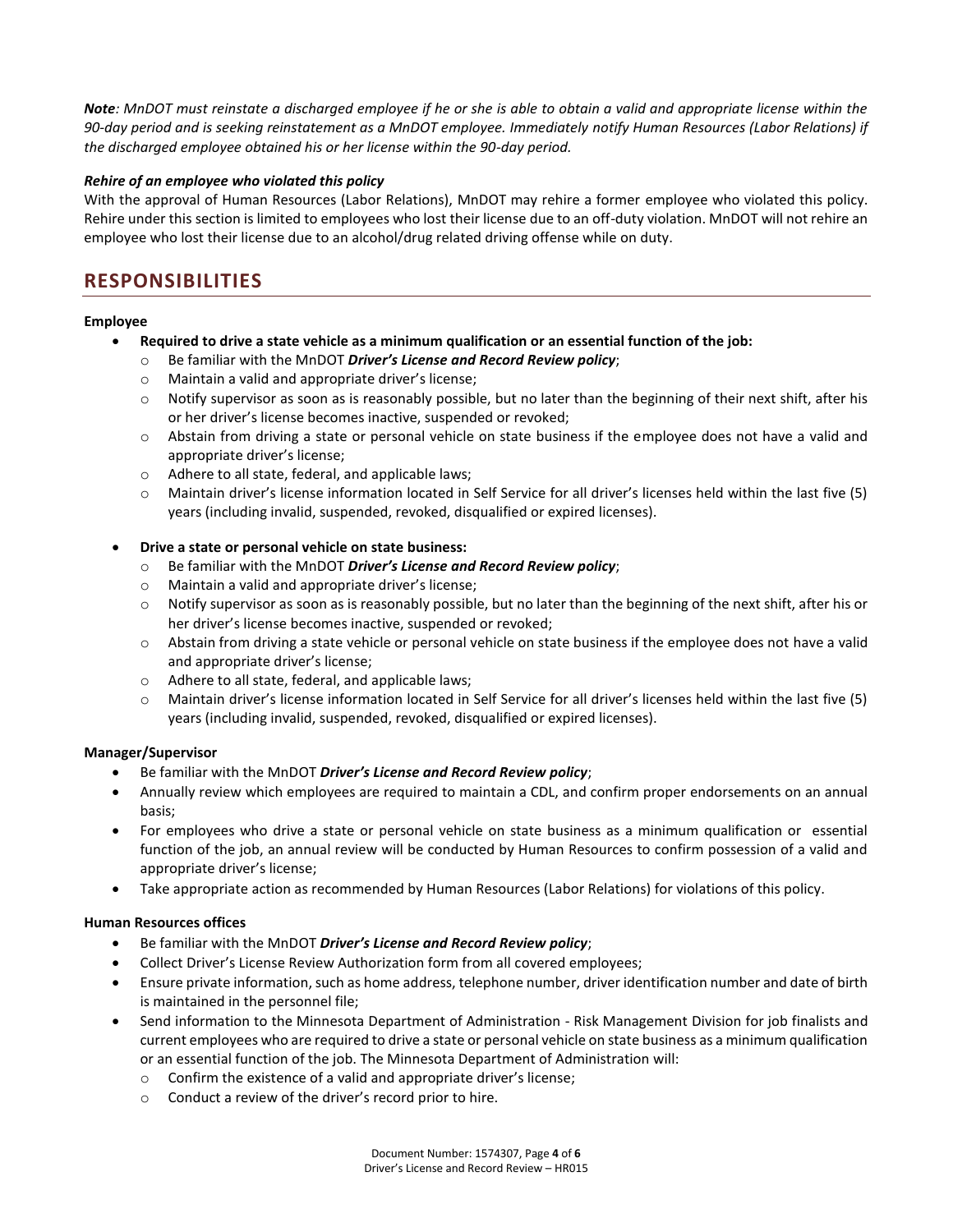# **FORMS/INSTRUCTIONS**

**[Driver's License Review Authorization Form](http://edocs/eDIGS/DMResultSet/download?docid=1614131)**

## **RELATED INFORMATION**

**[Minnesota Statutes §13.69](https://www.revisor.mn.gov/statutes/?id=169a)** Public Safety Department Information **[Minnesota Statutes §169A](https://www.revisor.mn.gov/statutes/?id=169a)** *Driving While Impaired*  **[Minnesota Statutes §169A.52](https://www.revisor.mn.gov/statutes/?id=169A.52)** *Test Refusal or Failure; License Revocation* **[Minnesota Statutes §171.07](https://www.revisor.mn.gov/statutes/?id=171.07)** *Information on License and Identification Card* **[Minnesota Statutes §171.12](https://www.revisor.mn.gov/statutes/?id=171.12)** *Driving Record; Filing; Private Information* **[Minnesota Statutes §171.168](https://www.revisor.leg.state.mn.us/statutes/?id=171.168)** *Notice of Violation by Commercial Driver* **[18 U.S.C. §2721](http://www.gpo.gov/fdsys/granule/USCODE-2011-title18/USCODE-2011-title18-partI-chap123-sec2721/content-detail.html)** *Prohibition on Release and Use of Certain Personal Information from State Motor Vehicle Records* **[CFR 49, §383.5](http://www.fmcsa.dot.gov/regulations/title49/section/383.5)** *Commercial Driver's License Standards; Requirements and Penalties (Definitions)* **[CFR 49, §383.31](http://www.fmcsa.dot.gov/regulations/title49/section/383.31)** *Commercial Driver's License Standards; Requirements and Penalties (Notification of Convictions for Driver Violations)* **[MnDOT Supplemental Policy on Alcohol and other Drug Use Policy](http://dotapp7.dot.state.mn.us/cyberdocs_guest/quickstart.asp?show=view:764492&noframes=yes) [MMB Driver's License and Record Checks, HR/LR Policy #1419](https://mn.gov/mmb/assets/dlrecord-check-1419_tcm1059-127209.pdf)**